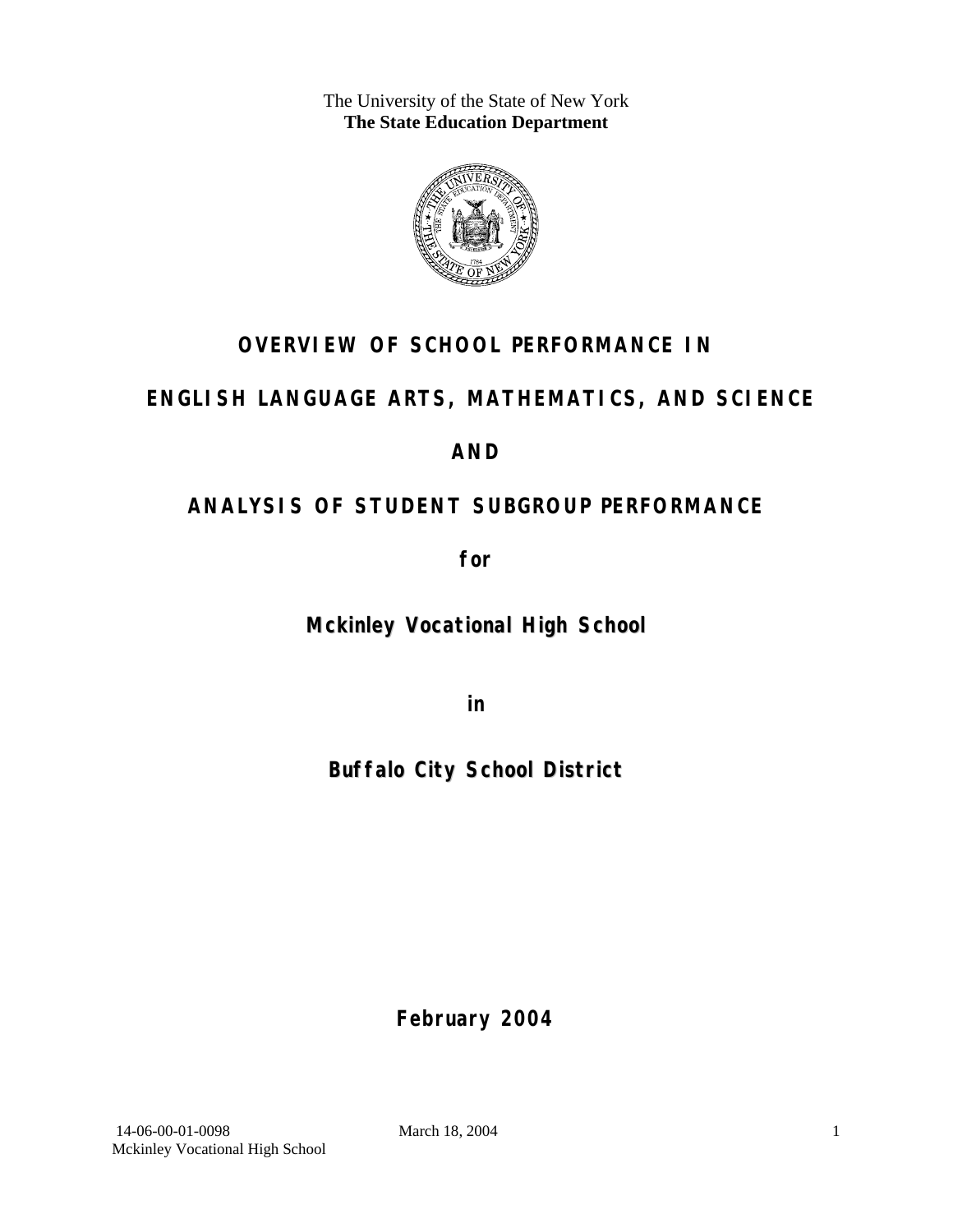#### **THE UNIVERSITY OF THE STATE OF NEW YORK**

#### **Regents of The University**

| Tonawanda             |
|-----------------------|
| <b>Hollis</b>         |
| Staten Island         |
| New Rochelle          |
| Peru                  |
| Huntington            |
| <b>North Syracuse</b> |
| New York              |
| <b>Belle Harbor</b>   |
| Buffalo               |
| Hartsdale             |
| Albany                |
| <b>Bronx</b>          |
| New York              |
| <b>Binghamton</b>     |
| Rochester             |

#### **President of The University and Commissioner of Education**

RICHARD P. MILLS

**Deputy Commissioner for Elementary, Middle, Secondary and Continuing Education**  JAMES A. KADAMUS

#### **Coordinator, School Operations and Management Services**

CHARLES SZUBERLA

#### **Coordinator, Information and Reporting Services**

MARTHA P. MUSSER

The State Education Department does not discriminate on the basis of age, color, religion, creed, disability, marital status, veteran status, national origin, race, gender, genetic predisposition or carrier status, or sexual orientation in its educational programs, services and activities. Portions of this publication can be made available in a variety of formats, including braille, large print or audio tape, upon request. Inquiries concerning this policy of nondiscrimination should be directed to the Department's Office for Diversity, Ethics, and Access, Room 530, Education Building, Albany, NY 12234. **Requests for additional copies of this publication may be made by contacting the Publications Sales Desk, Room 309, Education Building, Albany, NY 12234.** 

Please address all correspondence about this report that is not related to data corrections to:

*School Report Card Coordinator Information and Reporting Services Team New York State Education Department Room 863 EBA 89 Washington Avenue Albany, NY 12234*  E-mail: *RPTCARD@mail.nysed.gov*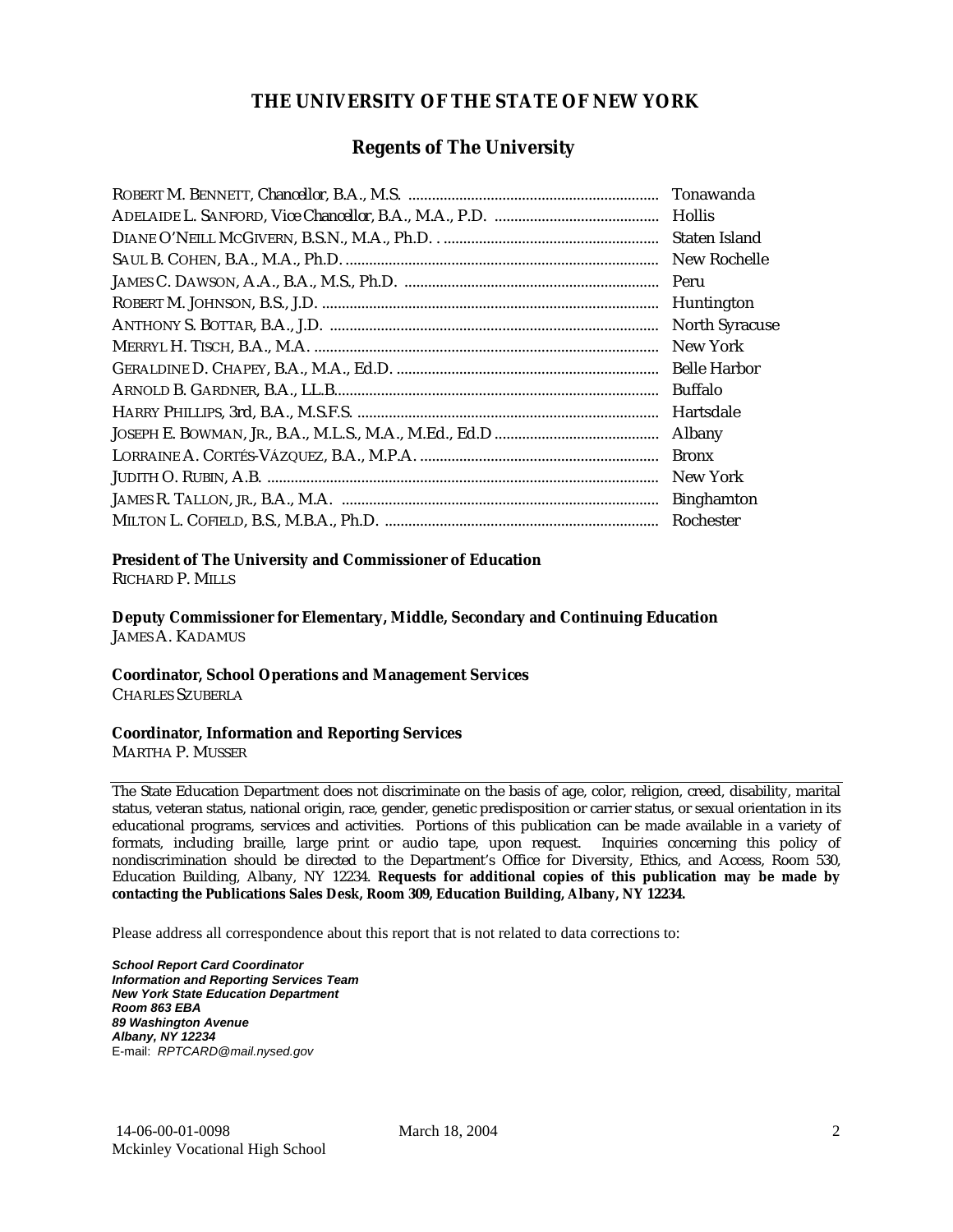The *New York State School Report Card* is an important part of the Board of Regents effort to raise learning standards for all students. It provides information to the public on student performance and other measures of school and district performance. Knowledge gained from the school report card on a school's strengths and weaknesses can be used to improve instruction and services to students.

The *New York State School Report Card* consists of three parts: the *Overview of School Performance in English Language Arts, Mathematics, and Science and Analysis of Student Subgroup Performance,* the *Comprehensive Information Report,* and the *School Accountability Report*. The *Overview and Analysis* presents performance data on measures required by the federal No Child Left Behind Act: English, mathematics, science, and graduation rate. Performance data on other State assessments can be found in the *Comprehensive Information Report*. The *School Accountability Report* provides information as to whether a school is making adequate progress toward enabling all students to achieve proficiency in English and mathematics.

State assessments are designed to help ensure that all students reach high learning standards. They show whether students are getting the foundation knowledge they need to succeed at the elementary, middle, and commencement levels and beyond. The State requires that students who are not making appropriate progress toward the standards receive academic intervention services.

In the *Overview*, performance on the elementary- and middle-level assessments in English language arts and mathematics and on the middle-level science test is reported in terms of mean scores and the percentage of students scoring at each of the four levels. These levels indicate performance on the standards from seriously deficient to advanced proficiency. Performance on the elementary-level science test is reported in terms of mean scores and the percentage of students making appropriate progress. Regents examination scores are reported in four score ranges. Scores of 65 to 100 are passing; scores of 55 to 64 earn credit toward a local diploma (with the approval of the local board of education). Though each elementary- and middle-level assessment is administered to students in a specific grade, secondary-level assessments are taken by students when they complete the coursework for the core curriculum. Therefore, the performance of students at the secondary level is measured for a student cohort rather than a group of students at a particular grade level. Students are grouped in cohorts according to the year in which they first entered grade 9.

The assessment data in the *Overview and Analysis* are for all tested students in the school, including general-education students and students with disabilities. In the *Overview*, each school's performance is compared with that of schools similar in grade level, district resources, and student needs as indicated by income and limited English proficiency (LEP) status. Each district's performance is compared with that of all public schools statewide. In the *Analysis*, performance is disaggregated by race/ethnicity, disability status, gender, LEP status, income level, and migrant status.

Explanations of terms referred to or symbols used in this part of the school report card may be found in the glossary on the last page. Further information on the school report card may be found in the guide, *Understanding Your School Report Card: February 2004*, available on the Information and Reporting Services Web site at www.emsc.nysed.gov/irts.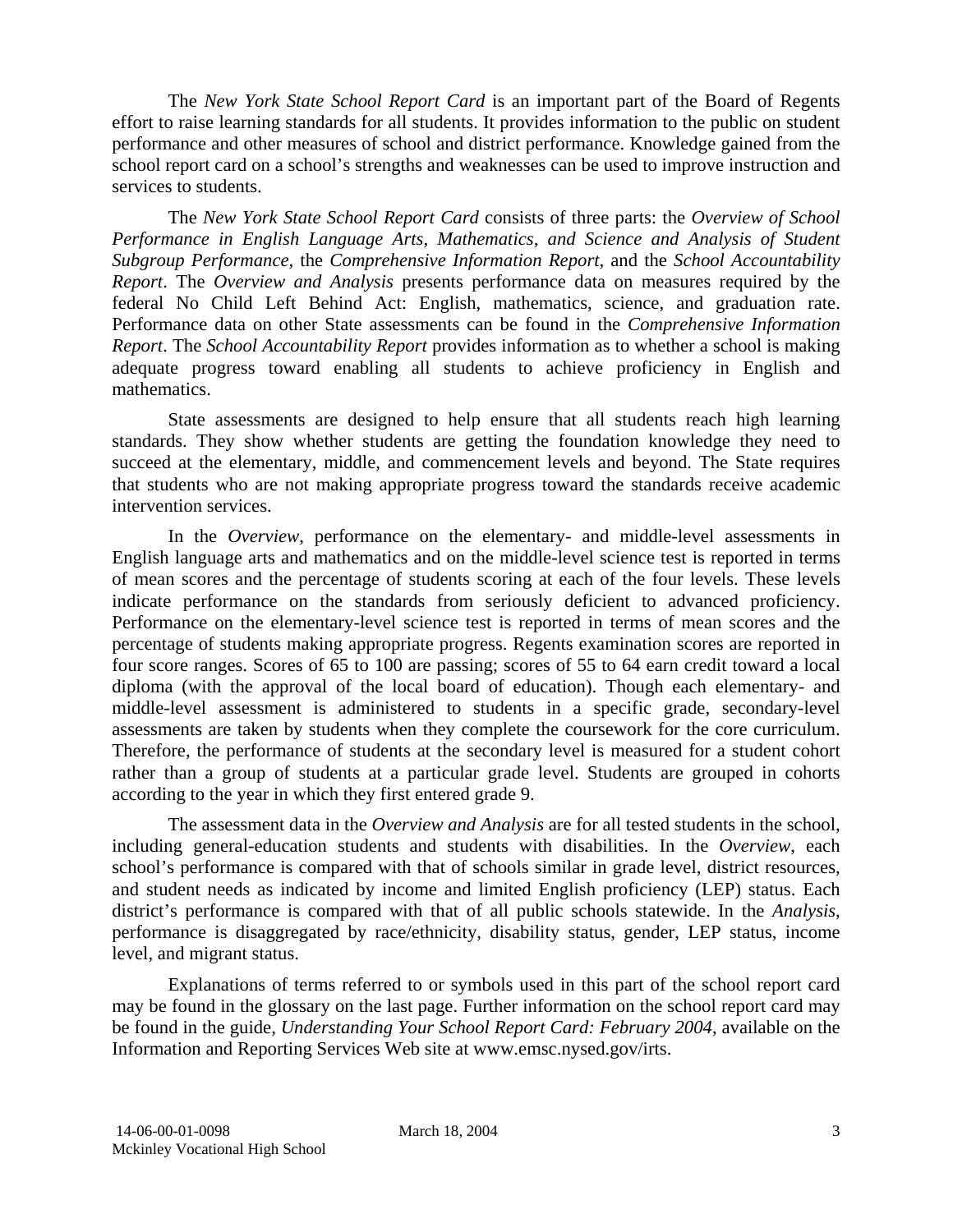# **Overview of School Performance in English Language Arts, Mathematics, and Science**

### **School Profile**

| Principal:<br>Crystal Barton |             | Phone: | (716)871-6060             |
|------------------------------|-------------|--------|---------------------------|
| Organization                 | Grade Range |        | <b>Student Enrollment</b> |
| $2002 - 03$                  | $9 - 12$    |        | 1190                      |

| 2001-02 School District-wide Total Expenditure per Pupil | \$12,201 |
|----------------------------------------------------------|----------|
|----------------------------------------------------------|----------|

#### **2002–03 Percentage of Core Classes Taught by Highly Qualified Teachers\***

| <b>Number of Core</b><br><b>Classes</b> | <b>Percent Taught</b><br>by Highly<br>Qualified<br><b>Teachers</b> |
|-----------------------------------------|--------------------------------------------------------------------|
|                                         |                                                                    |
| 202                                     | 70%                                                                |

\*For the 2002-03 school year, SED is reporting that teachers of core classes are highly qualified if they are certified to teach those classes. However, No Child Left Behind (NCLB) imposes requirements beyond certification for some teachers to be considered highly qualified. In future years, when New York State uses the NCLB criteria for reporting, certified teachers must fulfill all NCLB requirements to be counted as highly qualified.

#### **2002–03 Percentage of Teachers with No Valid Teaching Certificate\***

| Number of<br><b>Teachers</b> | <b>Percent with No</b><br><b>Valid Teaching</b><br><b>Certificate</b> |
|------------------------------|-----------------------------------------------------------------------|
| 79                           | 18%                                                                   |

\*This count includes teachers with temporary licenses who do not have a valid permanent, provisional, or transitional teaching certificate.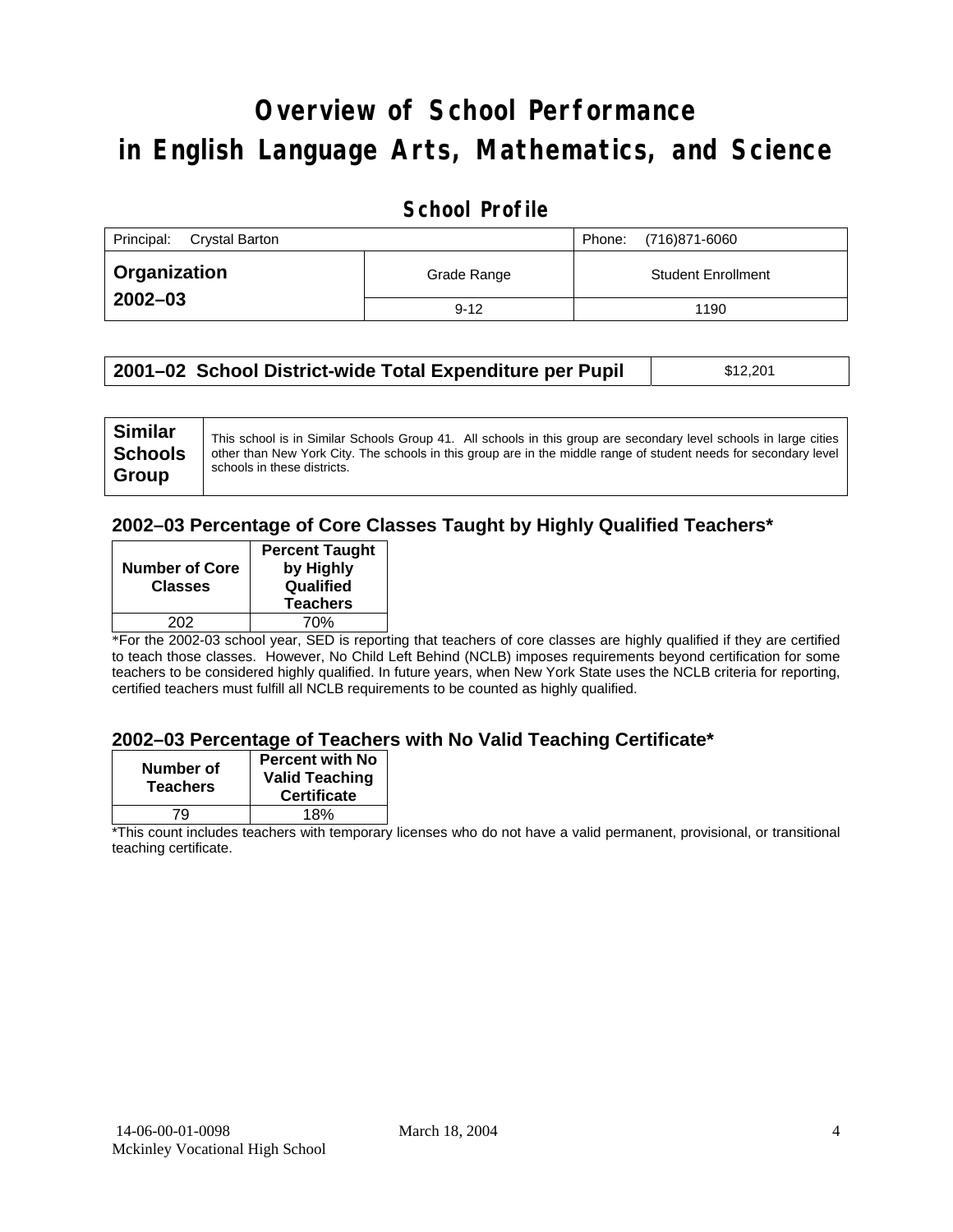### **High School English Achievement after Four Years of Instruction**

The graph and table below present performance of the 1997, 1998, and 1999 cohort members, four years after entering grade 9, in meeting the graduation assessment requirement in English. A score of 65 or above on the Regents comprehensive examination in English is considered passing. Only the highest score of each student is counted, regardless of how many times the student took the examination. In the graph, students passing approved alternatives to this examination are counted as scoring in the 65 to 84 range. RCT results are not included in the graph. In the first table, the numbers of students who met the graduation requirement by passing an approved alternative are listed separately. The second table shows the competency test performance of students with disabilities eligible for the safety net who did not score 55 or above on a Regents examination or approved alternative. Students who score 55 to 64 on the Regents examination in comprehensive English may be given credit towards a local high school diploma if allowed by the district board of education. The data in these tables and chart show the performance of the cohorts as of June 30<sup>th</sup> of the fourth year after first entering grade 9.



| English Graduation Requirement Achievement after Four Years of High School* |                                                                                                                                                                                                                                                                           |  |    |     |    |  |  |  |  |
|-----------------------------------------------------------------------------|---------------------------------------------------------------------------------------------------------------------------------------------------------------------------------------------------------------------------------------------------------------------------|--|----|-----|----|--|--|--|--|
|                                                                             | <b>Cohort Members</b><br><b>Highest Score</b><br><b>Highest Score</b><br><b>Highest Score</b><br><b>Highest Score</b><br>Approved<br>Between 55 and 64<br>Between 85 and 100<br>Between 65 and 84<br><b>Alternative Credit</b><br>Between 0 and 54<br><b>All Students</b> |  |    |     |    |  |  |  |  |
| 1997 Cohort                                                                 | 246                                                                                                                                                                                                                                                                       |  | 54 | 169 |    |  |  |  |  |
| 1998 Cohort                                                                 | 263                                                                                                                                                                                                                                                                       |  |    | 202 |    |  |  |  |  |
| 1999 Cohort                                                                 | 246                                                                                                                                                                                                                                                                       |  | 63 | 123 | 16 |  |  |  |  |

\*Assessments used to determine counts in this table include the Regents examination in comprehensive English, the component retest in English, and approved alternatives.

| Performance of Students Who Took the Regents<br><b>Competency Tests in Reading and Writing to</b><br>Meet the Graduation Requirement* |                        |                                                |  |  |  |  |
|---------------------------------------------------------------------------------------------------------------------------------------|------------------------|------------------------------------------------|--|--|--|--|
|                                                                                                                                       | <b>Passed the RCTs</b> | <b>Failed RCT in Reading</b><br>and/or Writing |  |  |  |  |
| 1997 Cohort                                                                                                                           |                        |                                                |  |  |  |  |
| 1998 Cohort                                                                                                                           |                        |                                                |  |  |  |  |
| 1999 Cohort                                                                                                                           |                        |                                                |  |  |  |  |

\*Includes only students eligible for the safety net who did not score 55 or higher on the Regents examination or an approved alternative.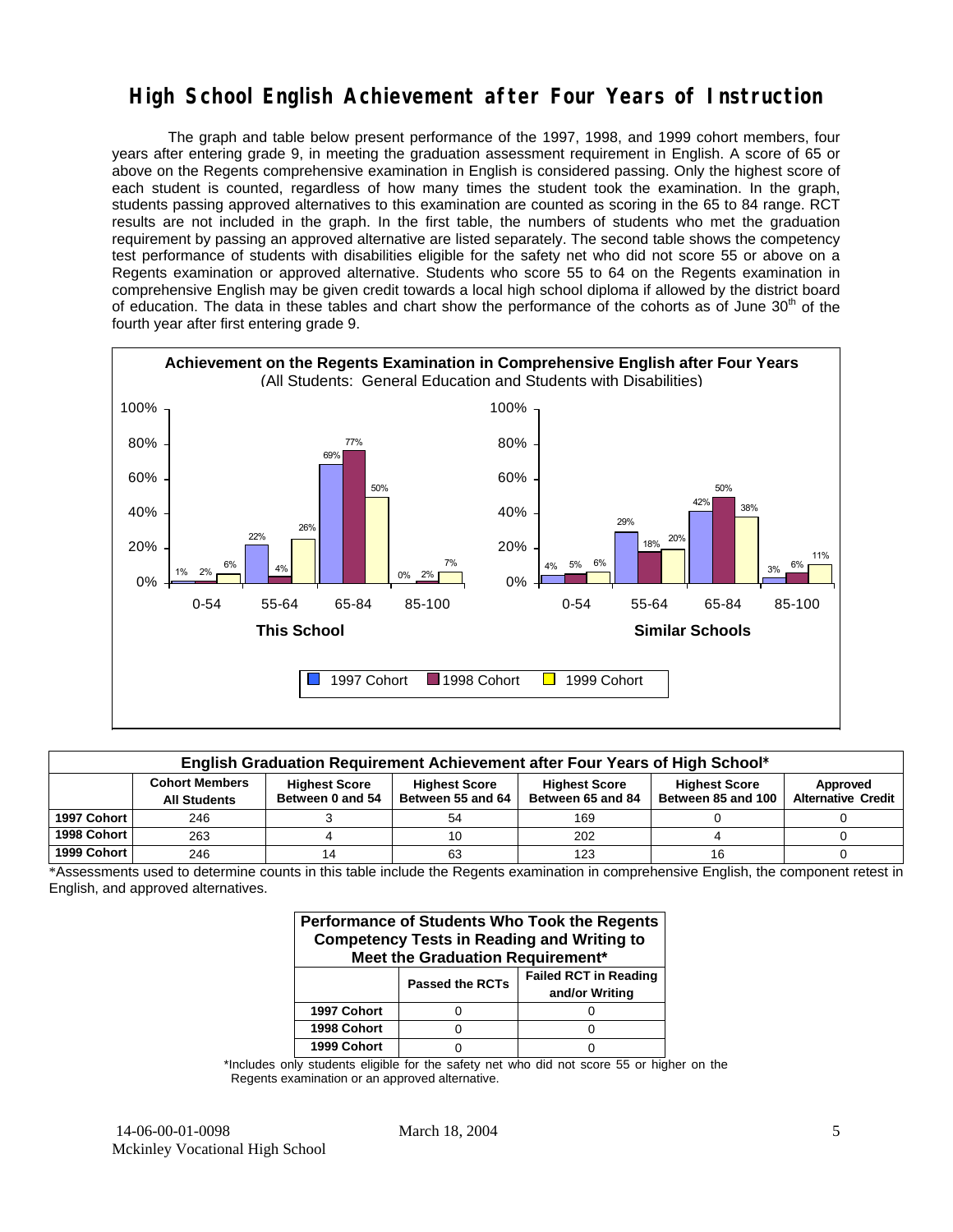### **High School Mathematics Achievement after Four Years of Instruction**

The graph and table below present performance of the 1997, 1998, and 1999 cohort members, four years after entering grade 9, in meeting the graduation assessment requirement in mathematics. A score of 65 or above on a Regents examination in mathematics is considered passing. Only the highest score of each student is counted, regardless of how many times the student took the examination. In the graph, students passing approved alternatives to these examinations are counted as scoring in the 65 to 84 range. RCT results are not included in the graph. In the first table, the numbers of students who met the graduation requirement by passing an approved alternative are listed separately. The second table shows the competency test performance of students with disabilities eligible for the safety net who did not score 55 or above on a Regents examination or approved alternative. Students who score 55 to 64 on a Regents examination in mathematics may be given credit towards a local high school diploma if allowed by the district board of education. The data in these tables and chart show the performance of the cohorts as of June  $30<sup>th</sup>$  of the fourth year after first entering grade 9.



| Mathematics Graduation Requirement Achievement after Four Years of High School* |                                                                                                                                   |                  |                   |                   |                    |                           |  |  |  |
|---------------------------------------------------------------------------------|-----------------------------------------------------------------------------------------------------------------------------------|------------------|-------------------|-------------------|--------------------|---------------------------|--|--|--|
|                                                                                 | <b>Highest Score</b><br><b>Highest Score</b><br><b>Highest Score</b><br>Approved<br><b>Cohort Members</b><br><b>Highest Score</b> |                  |                   |                   |                    |                           |  |  |  |
|                                                                                 | <b>All Students</b>                                                                                                               | Between 0 and 54 | Between 55 and 64 | Between 65 and 84 | Between 85 and 100 | <b>Alternative Credit</b> |  |  |  |
| 1997 Cohort                                                                     | 246                                                                                                                               | 35               |                   | 29                |                    | 70                        |  |  |  |
| 1998 Cohort                                                                     | 263                                                                                                                               | 73               | 90                | 56                |                    |                           |  |  |  |
| 1999 Cohort                                                                     | 246                                                                                                                               | 56               | 104               | 60                |                    |                           |  |  |  |

\*Assessments used to determine counts in this table include a Regents examination in mathematics, the component retest in mathematics and approved alternatives.

| Performance of Students Who Took the Regents<br><b>Competency Test in Mathematics to Meet the</b><br><b>Graduation Requirement*</b> |                                                            |  |  |  |  |  |
|-------------------------------------------------------------------------------------------------------------------------------------|------------------------------------------------------------|--|--|--|--|--|
|                                                                                                                                     | <b>Failed at Least</b><br><b>Passed the RCT</b><br>One RCT |  |  |  |  |  |
| 1997 Cohort                                                                                                                         |                                                            |  |  |  |  |  |
| 1998 Cohort                                                                                                                         |                                                            |  |  |  |  |  |
| 1999 Cohort                                                                                                                         |                                                            |  |  |  |  |  |

\*Includes only students eligible for the safety net who did not score 55 or higher on the Regents examination or an approved alternative.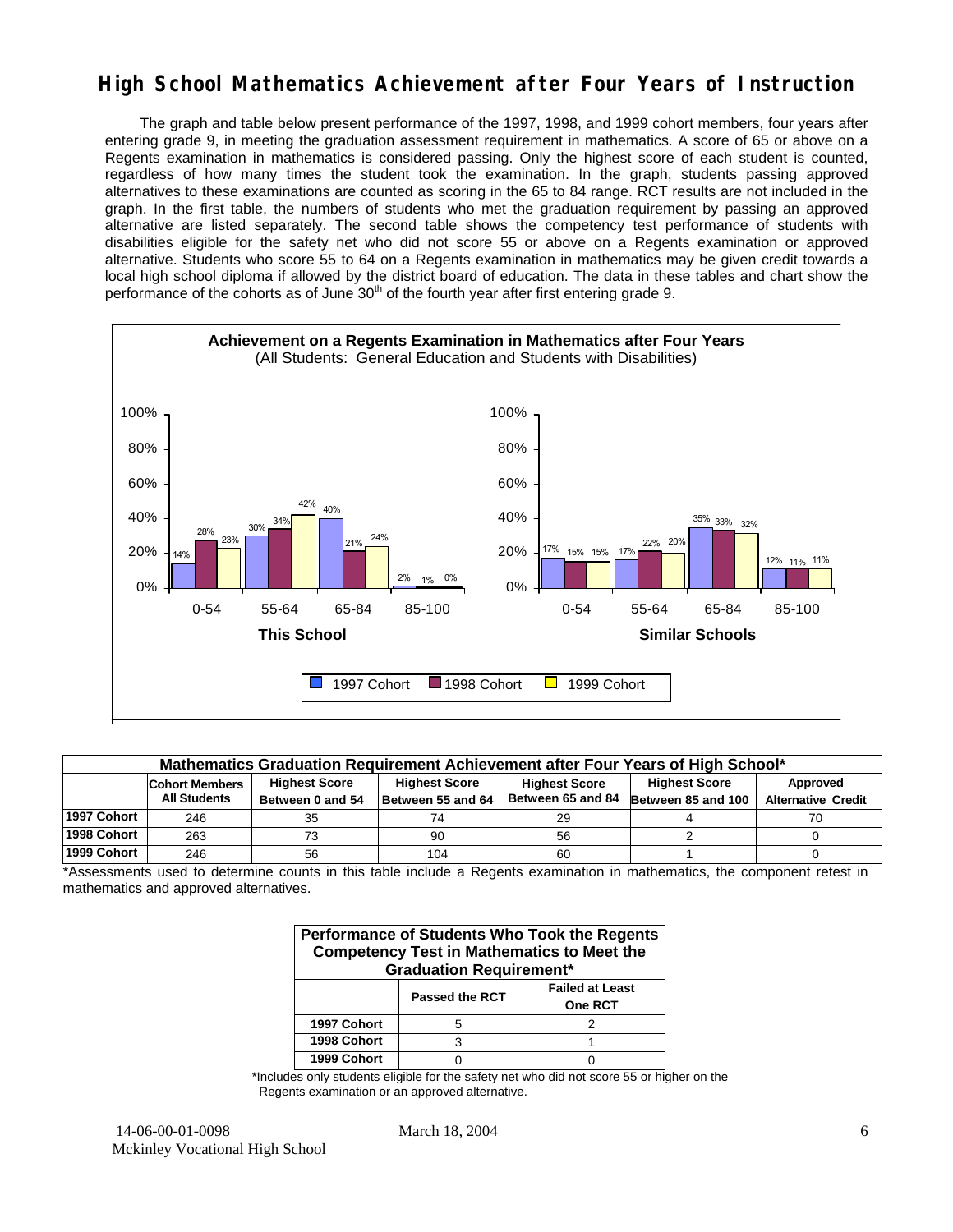### **Cohort Graduation Rates**

 Students were counted as graduates if they earned a local diploma with or without a Regents endorsement by August 31<sup>st</sup> of the fourth year after first entering grade 9. The graduation-rate cohort includes students who transferred to general education development (GED) programs. These students were not counted in the 1998 school accountability cohort for English and mathematics.



| <b>Cohort Graduation Rates</b> |                                  |                                |                                                             |                            |  |  |
|--------------------------------|----------------------------------|--------------------------------|-------------------------------------------------------------|----------------------------|--|--|
|                                | <b>Cohort</b><br>Members*<br>(a) | <b>Transfers to GED</b><br>(b) | <b>Graduation Rate</b><br>Cohort<br><b>Members</b><br>(a+b) | <b>Number</b><br>Graduated |  |  |
| 1998 Cohort                    | 260                              |                                | 269                                                         | 200                        |  |  |

\*Count as of August 31<sup>st</sup> of the fourth year after first entering grade 9.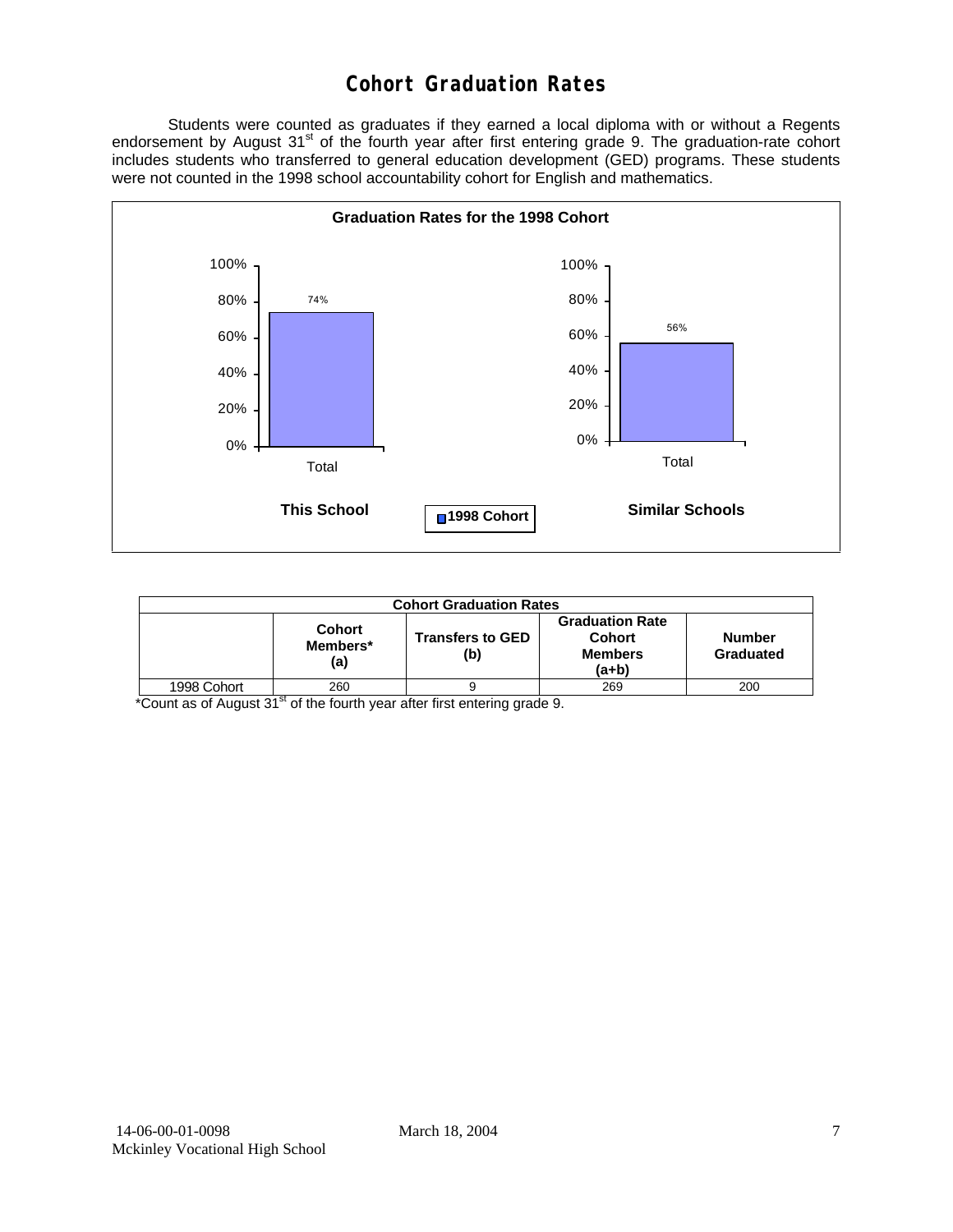# **Analysis of Student Subgroup Performance**

Historically, on State assessments the average performance of Black, Hispanic, and Native American students has been lower than that of White and Asian students. Similarly, students from lowincome families have not performed as well as those from higher income families. A high priority of the Board of Regents is to eliminate these gaps in student performance. In addition, Title I of the federal Elementary and Secondary Education Act includes explicit requirements "to ensure that students served by Title I are given the same opportunity to achieve to high standards and are held to the same high expectations as all students in each State."

This section of the school report card provides performance data for two years by racial/ethnic group, disability status, gender, English proficiency status, income level, and migrant status. The purpose of the student subgroup analyses is to determine if students who perform below the standards in any school tend to fall into particular groups, such as minority students, limited English proficient students, or economically disadvantaged students. If these analyses provide evidence that students in one of the groups achieve at a lower level than other students, the school and community should examine the reasons for this lower performance and make necessary changes in curriculum, instruction, and student support services to remedy these performance gaps. If your school did not report data for the 2002-03 school year for a subject and grade, a table showing data for subgroups in that subject and grade will not be included in the *Analysis*.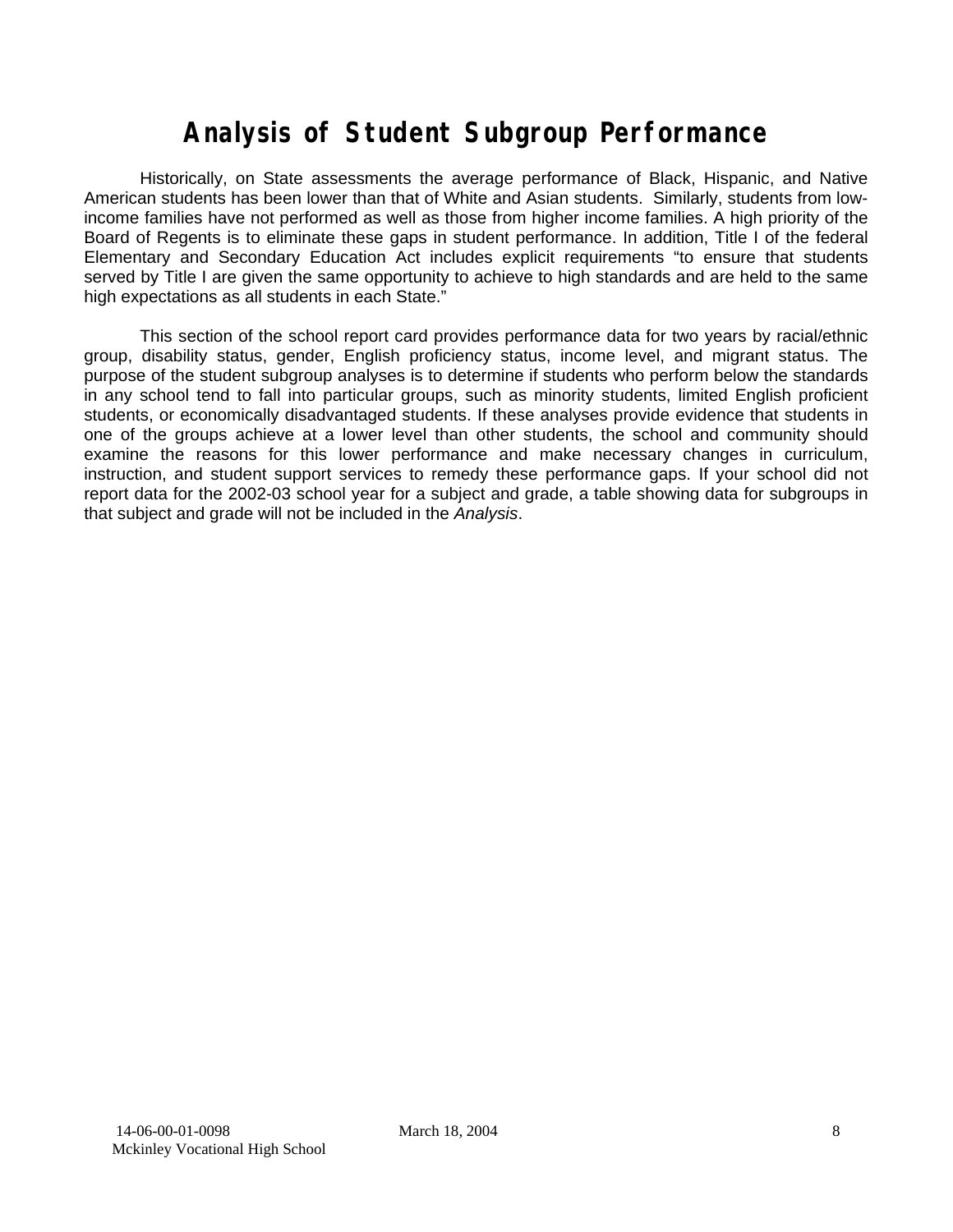### **1998 and 1999 High School Cohorts**

General-education students who first entered ninth grade in 1998 or 1999 must score 55 or higher on Regents English and mathematics examinations to graduate. During the phase-in of the Regents examination graduation requirements, all students (with district board of education approval) may qualify for a local diploma by earning a score of 55–64 on the required Regents examinations; a score of 65 or higher is required for a Regents diploma. Students with disabilities and certain students with a Section 504 Accomodation Plan may qualify for a local diploma by passing Regents competency tests. The data in these tables show the performance of the cohorts as of June 30<sup>th</sup> of the fourth year after first entering grade 9.

#### **Performance on the English Assessment Requirement for Graduation**

|                                              | 1998 Cohort     |                                      |              |                   | 1999 Cohort               |                          |                |                                  |                   |                          |
|----------------------------------------------|-----------------|--------------------------------------|--------------|-------------------|---------------------------|--------------------------|----------------|----------------------------------|-------------------|--------------------------|
|                                              |                 | <b>Count of Students</b><br>by Score |              | <b>Percent</b>    |                           | <b>Count of Students</b> |                | <b>Percent</b><br><b>Meeting</b> |                   |                          |
| <b>Student Subgroup</b>                      |                 |                                      |              | <b>Meeting</b>    | <b>Students</b>           | by Score                 |                |                                  |                   |                          |
|                                              | <b>Students</b> | <b>Regents</b>                       |              | Pass-             | Gradu-                    | in                       | <b>Regents</b> |                                  | Pass-             | Gradua-                  |
|                                              | in Cohort       | $55 -$<br>64                         | $65-$<br>100 | ed<br><b>RCTs</b> | ation<br>Require-<br>ment | <b>Cohort</b>            | $55 -$<br>64   | $65 -$<br>100                    | ed<br><b>RCTs</b> | tion<br>Require-<br>ment |
| <b>Results by Race/Ethnicity</b>             |                 |                                      |              |                   |                           |                          |                |                                  |                   |                          |
| American Indian/Alaskan Native               | 4               | s                                    | s            | s                 | s                         | 6                        | $\mathbf{1}$   | $\overline{2}$                   | $\Omega$          | 50%                      |
| <b>Black</b>                                 | 106             | 2                                    | 83           | $\Omega$          | 80%                       | 103                      | 28             | 57                               | $\Omega$          | 83%                      |
| Hispanic                                     | 35              | 0                                    | 31           | $\Omega$          | 89%                       | 29                       | 8              | 15                               | 0                 | 79%                      |
| Asian or Pacific Islander                    | 8               | s                                    | s            | $\mathbf s$       | s                         | 5                        | $\overline{2}$ | 3                                | $\mathbf 0$       | 100%                     |
| White                                        | 110             | 6                                    | 86           | $\Omega$          | 84%                       | 103                      | 24             | 62                               | $\mathbf 0$       | 83%                      |
| Total                                        | 263             | 10                                   | 206          | 0                 | 82%                       | 246                      | 63             | 139                              | $\mathbf 0$       | 82%                      |
| Small Group Totals (s)                       | 12              | $\overline{2}$                       | 6            | $\Omega$          | 67%                       | $\Omega$                 | $\Omega$       | $\Omega$                         | $\overline{0}$    | 0%                       |
| <b>Results by Disability Status</b>          |                 |                                      |              |                   |                           |                          |                |                                  |                   |                          |
| General-education students                   | 256             | 10                                   | 202          | 0                 | 83%                       | 227                      | 58             | 131                              | 0                 | 83%                      |
| Students with disabilities                   | $\overline{7}$  | 0                                    | 4            | 0                 | 57%                       | 19                       | 5              | 8                                | $\mathbf 0$       | 68%                      |
| Total                                        | 263             | 10                                   | 206          | $\mathbf 0$       | 82%                       | 246                      | 63             | 139                              | 0                 | 82%                      |
| <b>Results by Gender</b>                     |                 |                                      |              |                   |                           |                          |                |                                  |                   |                          |
| Female                                       | 120             | $\overline{4}$                       | 98           | $\Omega$          | 85%                       | 115                      | 26             | 71                               | $\Omega$          | 84%                      |
| Male                                         | 143             | 6                                    | 108          | $\Omega$          | 80%                       | 131                      | 37             | 68                               | $\Omega$          | 80%                      |
| Total                                        | 263             | 10                                   | 206          | $\Omega$          | 82%                       | 246                      | 63             | 139                              | $\Omega$          | 82%                      |
| <b>Results by English Proficiency Status</b> |                 |                                      |              |                   |                           |                          |                |                                  |                   |                          |
| English proficient                           | 252             | 10                                   | 198          | $\mathbf 0$       | 83%                       | 246                      | 63             | 139                              | $\mathbf 0$       | 82%                      |
| Limited English proficient                   | 11              | $\pmb{0}$                            | 8            | $\mathbf 0$       | 73%                       | 0                        | $\mathbf 0$    | 0                                | $\mathbf 0$       | 0%                       |
| Total                                        | 263             | 10                                   | 206          | $\Omega$          | 82%                       | 246                      | 63             | 139                              | $\Omega$          | 82%                      |
| <b>Results by Income Level</b>               |                 |                                      |              |                   |                           |                          |                |                                  |                   |                          |
| Economically disadvantaged                   | 181             | 5                                    | 148          | $\mathbf 0$       | 85%                       | 146                      | 43             | 74                               | 0                 | 80%                      |
| Not disadvantaged                            | 82              | 5                                    | 58           | $\mathbf 0$       | 77%                       | 100                      | 20             | 65                               | 0                 | 85%                      |
| Total                                        | 263             | 10                                   | 206          | $\Omega$          | 82%                       | 246                      | 63             | 139                              | $\overline{0}$    | 82%                      |
| <b>Results by Migrant Status</b>             |                 |                                      |              |                   |                           |                          |                |                                  |                   |                          |
| Migrant family                               | $\mathbf 0$     | 0                                    | 0            | $\mathbf 0$       | 0%                        | $\Omega$                 | $\mathbf 0$    | 0                                | $\mathbf 0$       | 0%                       |
| Not migrant family                           | 263             | 10                                   | 206          | 0                 | 82%                       | 246                      | 63             | 139                              | 0                 | 82%                      |
| Total                                        | 263             | 10                                   | 206          | $\mathbf 0$       | 82%                       | 246                      | 63             | 139                              | 0                 | 82%                      |

#### **after Four Years of High School**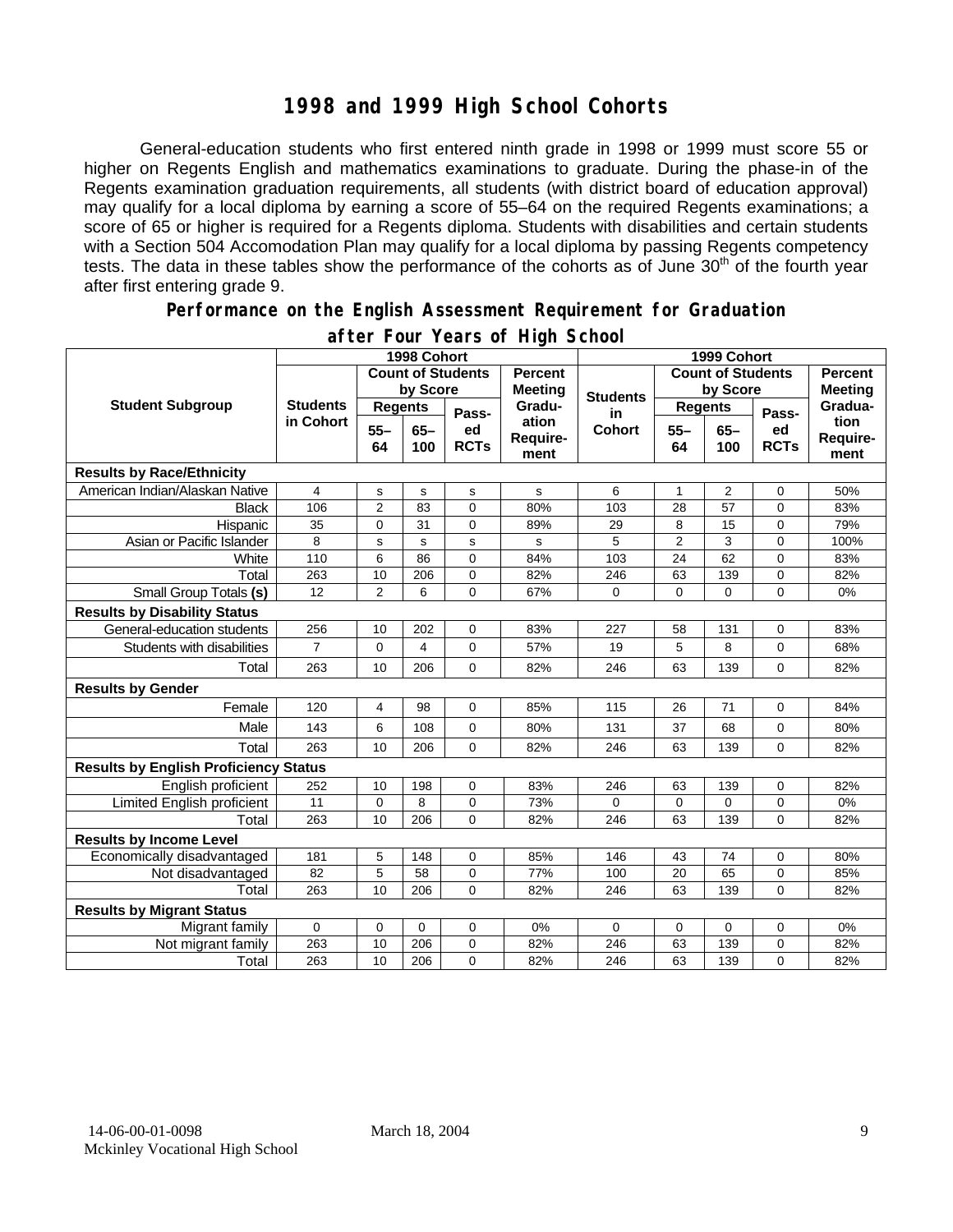#### **Performance on the Mathematics Assessment Requirement for Graduation after Four Years of High School**

|                                              | <u><b>Siddaction artor roar roars or right conco</b></u><br>1998 Cohort |                          |                |                         |                | 1999 Cohort           |                          |              |                |                                  |  |
|----------------------------------------------|-------------------------------------------------------------------------|--------------------------|----------------|-------------------------|----------------|-----------------------|--------------------------|--------------|----------------|----------------------------------|--|
| <b>Student Subgroup</b>                      |                                                                         | <b>Count of Students</b> |                |                         | <b>Percent</b> |                       | <b>Count of Students</b> |              |                | <b>Percent</b><br><b>Meeting</b> |  |
|                                              | <b>Students</b><br>in<br><b>Cohort</b>                                  | by Score                 |                | <b>Meeting</b>          |                | by Score              |                          |              |                |                                  |  |
|                                              |                                                                         | <b>Regents</b>           |                |                         | Gradu-         | <b>Students</b><br>in | <b>Regents</b>           |              |                | Gradua-                          |  |
|                                              |                                                                         | $55 -$                   | $65-$          | Pass-<br>ed             | ation          | <b>Cohort</b>         | $55 -$                   | $65-$        | Pass-<br>ed    | tion                             |  |
|                                              |                                                                         | 64                       | 100            | <b>RCTs</b>             | Require-       |                       | 64                       | 100          | <b>RCTs</b>    | Require-                         |  |
|                                              |                                                                         |                          |                |                         | ment           |                       |                          |              |                | ment                             |  |
| <b>Results by Race/Ethnicity</b>             |                                                                         |                          |                |                         |                |                       |                          |              |                |                                  |  |
| American Indian/Alaskan Native               | 4                                                                       | s                        | s              | s                       | s              | 6                     | 1                        | 2            | 0              | 50%                              |  |
| <b>Black</b>                                 | 106                                                                     | 38                       | 15             | $\overline{2}$          | 52%            | 103                   | 47                       | 20           | 0              | 65%                              |  |
| Hispanic                                     | 35                                                                      | 12                       | 8              | 0                       | 57%            | 29                    | $\overline{7}$           | 9            | 0              | 55%                              |  |
| Asian or Pacific Islander                    | 8                                                                       | $\mathbf s$              | $\mathbf S$    | $\sf s$                 | s              | 5                     | $\overline{2}$           | $\mathbf{1}$ | 0              | 60%                              |  |
| White                                        | 110                                                                     | 37                       | 32             | $\mathbf{1}$            | 64%            | 103                   | 47                       | 29           | 0              | 74%                              |  |
| Total                                        | 263                                                                     | 90                       | 58             | 3                       | 57%            | 246                   | 104                      | 61           | 0              | 67%                              |  |
| <b>Small Group Totals (s)</b>                | $\overline{12}$                                                         | 3                        | 3              | $\Omega$                | 50%            | 0                     | $\mathbf 0$              | $\mathbf 0$  | $\overline{0}$ | 0%                               |  |
| <b>Results by Disability Status</b>          |                                                                         |                          |                |                         |                |                       |                          |              |                |                                  |  |
| General-education students                   | 256                                                                     | 90                       | 57             | $\overline{\mathbf{c}}$ | 58%            | 227                   | 101                      | 59           | 0              | 70%                              |  |
| Students with disabilities                   | $\overline{7}$                                                          | $\mathbf 0$              | 1              | $\mathbf{1}$            | 29%            | 19                    | 3                        | 2            | 0              | 26%                              |  |
| Total                                        | 263                                                                     | 90                       | 58             | 3                       | 57%            | 246                   | 104                      | 61           | $\mathbf 0$    | 67%                              |  |
| <b>Results by Gender</b>                     |                                                                         |                          |                |                         |                |                       |                          |              |                |                                  |  |
| Female                                       | 120                                                                     | 41                       | 26             | $\mathbf{1}$            | 57%            | 115                   | 53                       | 31           | $\mathbf 0$    | 73%                              |  |
| Male                                         | 143                                                                     | 49                       | 32             | $\overline{2}$          | 58%            | 131                   | 51                       | 30           | 0              | 62%                              |  |
| Total                                        | 263                                                                     | 90                       | 58             | 3                       | 57%            | 246                   | 104                      | 61           | $\mathbf 0$    | 67%                              |  |
| <b>Results by English Proficiency Status</b> |                                                                         |                          |                |                         |                |                       |                          |              |                |                                  |  |
| English proficient                           | 252                                                                     | 86                       | 56             | 3                       | 58%            | 246                   | 104                      | 61           | 0              | 67%                              |  |
| Limited English proficient                   | 11                                                                      | 4                        | $\overline{2}$ | 0                       | 55%            | 0                     | $\Omega$                 | $\mathbf 0$  | 0              | 0%                               |  |
| Total                                        | 263                                                                     | 90                       | 58             | 3                       | 57%            | 246                   | 104                      | 61           | 0              | 67%                              |  |
| <b>Results by Income Level</b>               |                                                                         |                          |                |                         |                |                       |                          |              |                |                                  |  |
| Economically disadvantaged                   | 181                                                                     | 67                       | 39             | 3                       | 60%            | 146                   | 64                       | 31           | 0              | 65%                              |  |
| Not disadvantaged                            | 82                                                                      | 23                       | 19             | 0                       | 51%            | 100                   | 40                       | 30           | 0              | 70%                              |  |
| Total                                        | 263                                                                     | 90                       | 58             | 3                       | 57%            | 246                   | 104                      | 61           | $\mathbf 0$    | 67%                              |  |
| <b>Results by Migrant Status</b>             |                                                                         |                          |                |                         |                |                       |                          |              |                |                                  |  |
| Migrant family                               | 0                                                                       | $\mathbf 0$              | 0              | 0                       | 0%             | 0                     | 0                        | 0            | 0              | 0%                               |  |
| Not migrant family                           | 263                                                                     | 90                       | 58             | 3                       | 57%            | 246                   | 104                      | 61           | 0              | 67%                              |  |
| Total                                        | 263                                                                     | 90                       | 58             | 3                       | 57%            | 246                   | 104                      | 61           | 0              | 67%                              |  |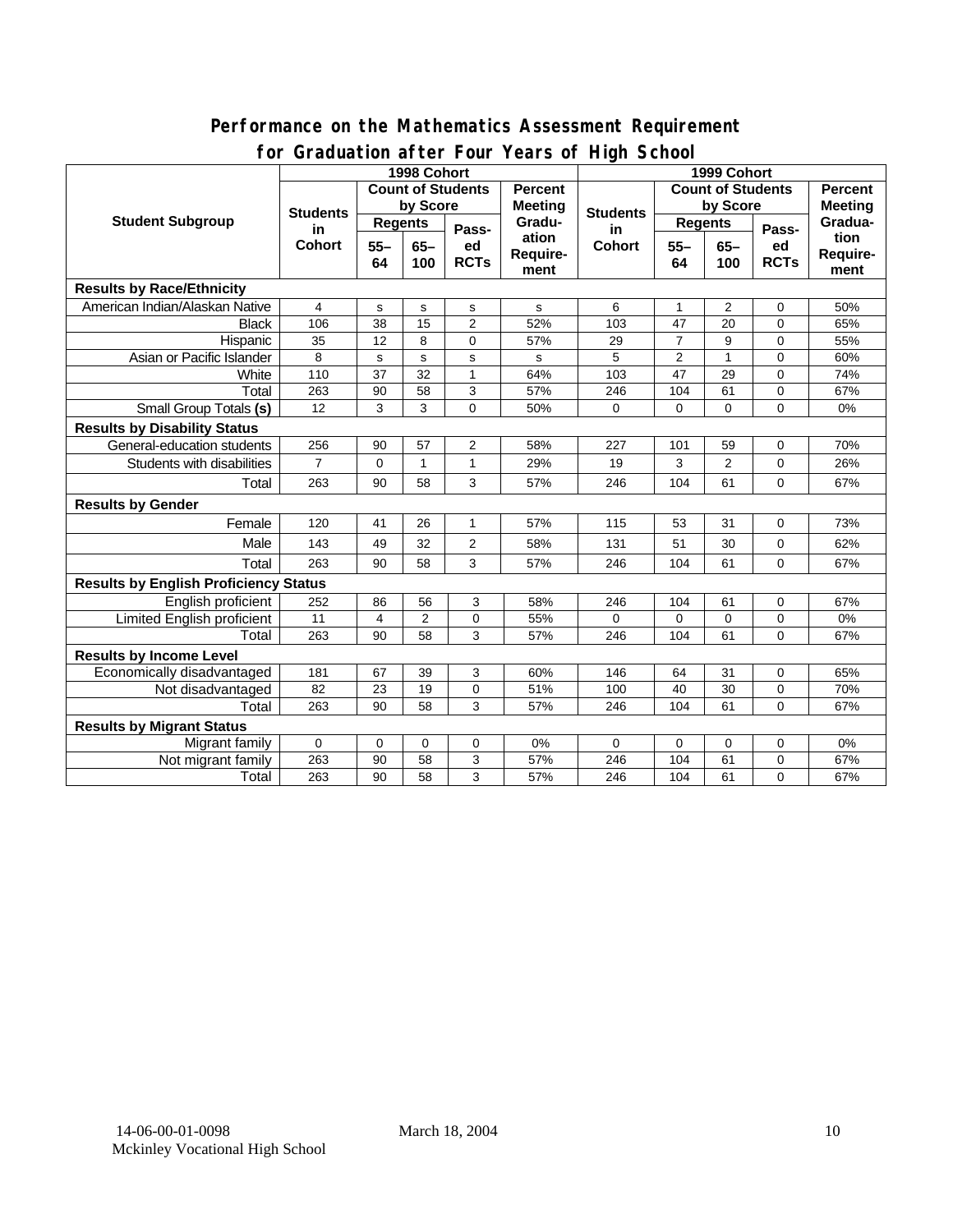### **Cohort Graduation Rates**

Students were counted as graduates in the first two columns of this table if they earned a local diploma with or without a Regents endorsement by June 30<sup>th</sup> of the fourth year after first entering grade 9 and in the second two columns if they earned a local diploma with or without a Regents endorsement by August 31<sup>st</sup> of the fourth year after first entering grade 9. The graduation-rate cohort includes students who transferred to general education development (GED) programs. These students were not counted in the 1998 school accountability cohort for English and mathematics.

|                                              |                                         | 1998 Cohort as of         | 1998 Cohort as of                       |                           |  |  |  |  |  |
|----------------------------------------------|-----------------------------------------|---------------------------|-----------------------------------------|---------------------------|--|--|--|--|--|
|                                              | June 30, 2002                           |                           | <b>August 31, 2002</b>                  |                           |  |  |  |  |  |
| <b>Student Subgroup</b>                      | <b>Graduation</b><br><b>Rate Cohort</b> | <b>Graduation</b><br>Rate | <b>Graduation</b><br><b>Rate Cohort</b> | <b>Graduation</b><br>Rate |  |  |  |  |  |
| <b>Results by Race/Ethnicity</b>             |                                         |                           |                                         |                           |  |  |  |  |  |
| American Indian/Alaskan Native               | 4                                       | s                         | 4                                       | s                         |  |  |  |  |  |
| <b>Black</b>                                 | 106                                     | 77%                       | 108                                     | 76%                       |  |  |  |  |  |
| Hispanic                                     | 36                                      | 86%                       | 36                                      | 86%                       |  |  |  |  |  |
| Asian or Pacific Islander                    | 8                                       | s                         | 8                                       | s                         |  |  |  |  |  |
| White                                        | 113                                     | 69%                       | 113                                     | 70%                       |  |  |  |  |  |
| Total                                        | 267                                     | 75%                       | 269                                     | 74%                       |  |  |  |  |  |
| Small Group Totals (s)                       | 12                                      | 67%                       | 12                                      | 67%                       |  |  |  |  |  |
| <b>Results by Disability Status</b>          |                                         |                           |                                         |                           |  |  |  |  |  |
| General-education students                   | 260                                     | 75%                       | 249                                     | 78%                       |  |  |  |  |  |
| Students with disabilities                   | $\overline{7}$                          | 71%                       | 20                                      | 30%                       |  |  |  |  |  |
| Total                                        | 267                                     | 75%                       | 269                                     | 74%                       |  |  |  |  |  |
| <b>Results by Gender</b>                     |                                         |                           |                                         |                           |  |  |  |  |  |
| Female                                       | 122                                     | 78%                       | 125                                     | 77%                       |  |  |  |  |  |
| Male                                         | 145                                     | 72%                       | 144                                     | 72%                       |  |  |  |  |  |
| Total                                        | 267                                     | 75%                       | 269                                     | 74%                       |  |  |  |  |  |
| <b>Results by English Proficiency Status</b> |                                         |                           |                                         |                           |  |  |  |  |  |
| English proficient                           | 256                                     | 75%                       | 258                                     | 74%                       |  |  |  |  |  |
| <b>Limited English proficient</b>            | 11                                      | 73%                       | 11                                      | 82%                       |  |  |  |  |  |
| Total                                        | 267                                     | 75%                       | 269                                     | 74%                       |  |  |  |  |  |
| <b>Results by Income Level</b>               |                                         |                           |                                         |                           |  |  |  |  |  |
| Economically disadvantaged                   | 184                                     | 77%                       | 179                                     | 79%                       |  |  |  |  |  |
| Not disadvantaged                            | 83                                      | 70%                       | 90                                      | 64%                       |  |  |  |  |  |
| Total                                        | 267                                     | 75%                       | 269                                     | 74%                       |  |  |  |  |  |
| <b>Results by Migrant Status</b>             |                                         |                           |                                         |                           |  |  |  |  |  |
| Migrant family                               | $\mathbf 0$                             | 0%                        | $\Omega$                                | 0%                        |  |  |  |  |  |
| Not migrant family                           | 267                                     | 75%                       | 269                                     | 74%                       |  |  |  |  |  |
| Total                                        | 267                                     | 75%                       | 269                                     | 74%                       |  |  |  |  |  |